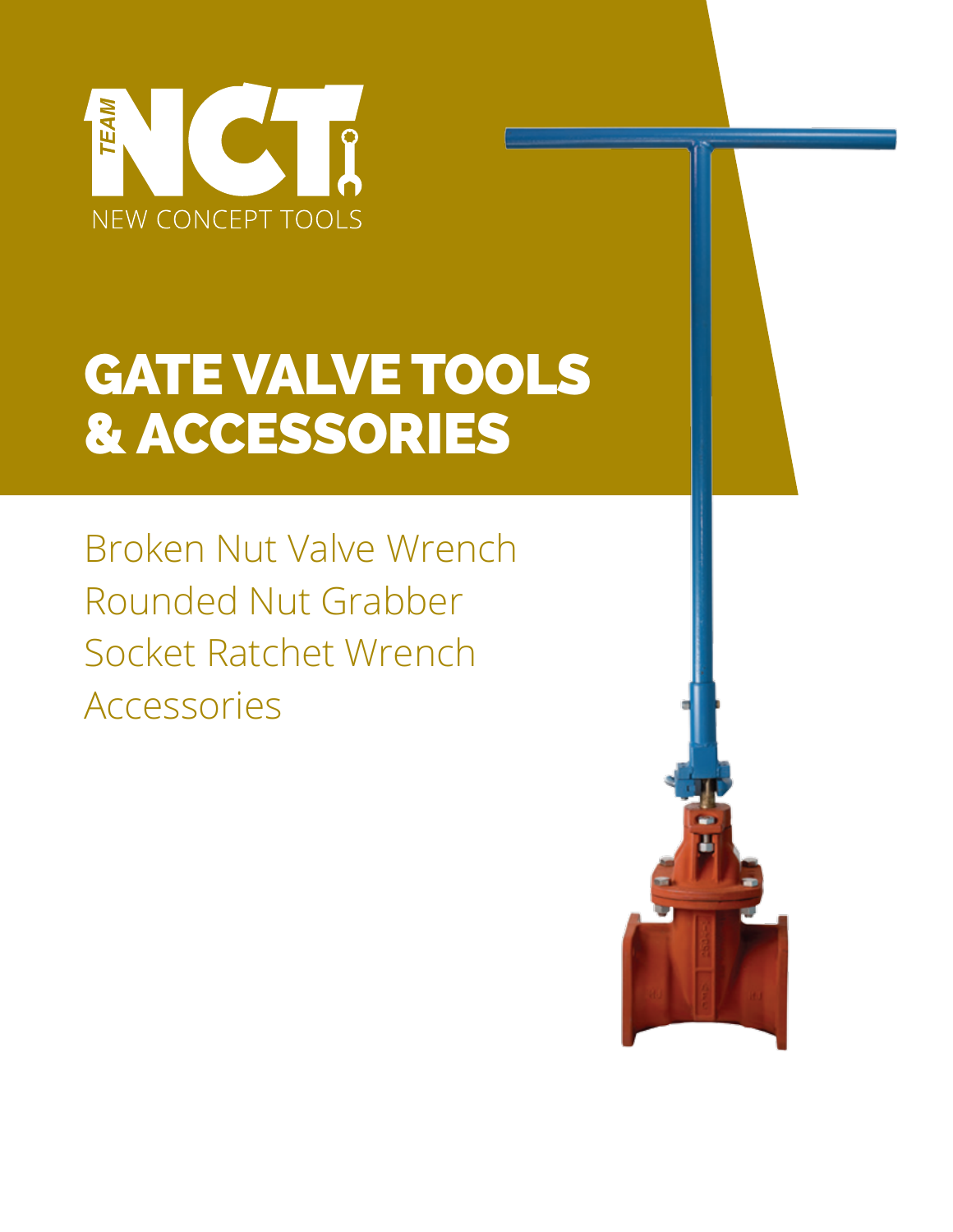# **GATE VALVE TOOLS & ACCESSORIES Broken Nut Valve Wrench**

### Broken Nut Valve Wrench

When a gate valve operating nut is broken off you can be left in a desperate situation. The Broken Nut Valve Wrench can solve your problem quickly. First, remove the broken nut from the valve box using one of the handy wrenches found on page 19 of this catalog. The Broken Nut Valve Wrench is attached to a T-Handle Wrench with a bolt and nut. The wrench is lowered in the valve box and the spring loaded pipe wrench jaws are slid around the stem. When the wrench is turned in the proper direc-tion, the jaw on the wrench will grab the valve stem, allowing you to open or close the valve while standing at ground level. The spring loaded jaw is reversible, allowing you to open or close a valve for both open right and open left valves.

Complete assemblies can be purchased in six different lengths length. See table below.





**Broken Nut Valve** Wrench Side View

**Broken Nut Valve** Wrench Bottom View





**Broken Nut Valve** Wrench Complete Assembly

| PRODUCT DESCRIPTION                         | <b>LENGTH</b> | WT.     | PART NO.  |
|---------------------------------------------|---------------|---------|-----------|
| Broken Nut Valve Wrench                     |               | 4 lbs.  | 63269     |
| T-Handle (only) for Broken Nut Valve Wrench | 6 ft.         | 20 lbs. | 63269 6H  |
| T-Handle (only) for Broken Nut Valve Wrench | 7 ft.         | 21 lbs. | 632697H   |
| T-Handle (only) for Broken Nut Valve Wrench | 8 ft.         | 22 lbs. | 63269 8H  |
| T-Handle (only) for Broken Nut Valve Wrench | 9 ft.         | 23 lbs. | 63269 9H  |
| T-Handle (only) for Broken Nut Valve Wrench | $10$ ft.      | 25 lbs. | 63269 10H |
| T-Handle (only) for Broken Nut Valve Wrench | $11$ ft.      | 27 lbs. | 63269 11H |
| T-Handle (only) for Broken Nut Valve Wrench | 12 ft.        | 31 lbs. | 63269 12H |
| Broken Nut Valve Wrench Complete Assembly   | 6 ft.         | 22 lbs. | 63269 6A  |
| Broken Nut Valve Wrench Complete Assembly   | 7 ft.         | 23 lbs. | 632697A   |
| Broken Nut Valve Wrench Complete Assembly   | 8 ft.         | 24 lbs. | 63269 8A  |
| Broken Nut Valve Wrench Complete Assembly   | 9 ft.         | 25 lbs. | 63269 9A  |
| Broken Nut Valve Wrench Complete Assembly   | $10$ ft.      | 27 lbs. | 63269 10A |
| Broken Nut Valve Wrench Complete Assembly   | $11$ ft.      | 28 lbs. | 63269 11A |
| Broken Nut Valve Wrench Complete Assembly   | 12 ft.        | 33 lbs. | 63269 12A |

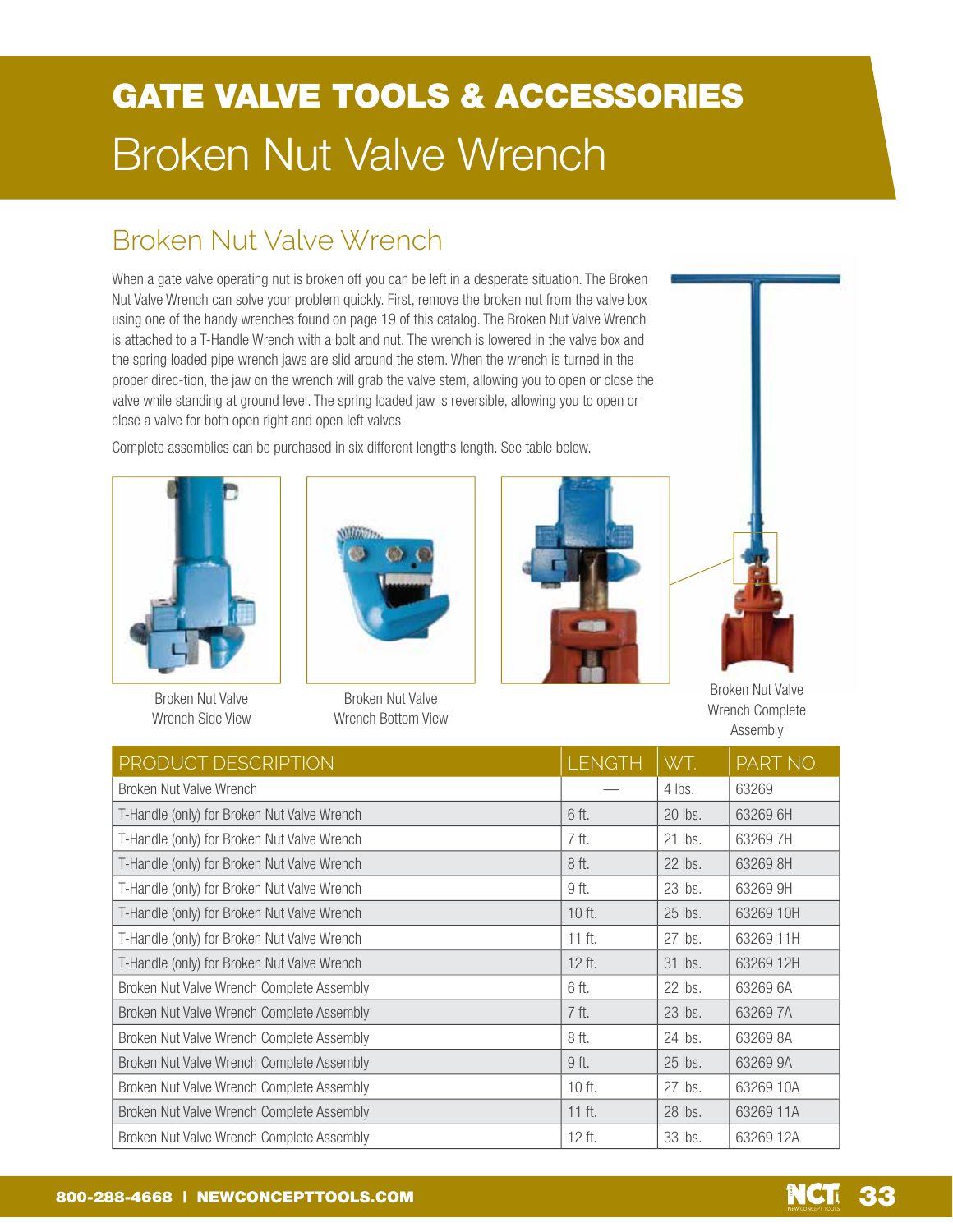# **GATE VALVE WRENCHES & ACCESSORIES** Rounded Nut Grabber (RNG)

### Rounded Nut Grabber RNG Socket

The Rounded Nut Grabber is for operating valves that have deteriorated or for rounded operating nuts that a standard gate wrench will no longer open. The process of repairing or remov-ing valves in this condition is costly and time consuming. The R.N.G. Socket is made of heavy cast steel for strength and du-rability and will easily turn a compromised valve operating nut. This socket works on the "flats and rounds" principle. The socket fits over the 2" nut, grabbing the flat sides of the nut with the protruding rounds when rotated. The rounds will grab before the rotation can go past the corners. This unique tool is designed with a heavy-wall thickness to provide strength and torque ca-pability when dealing with valves that are difficult to turn. The stem is designed to fit firmly into a standard gate valve shaft for pinning or can be supplied complete with a T-handle wrench to your desired length. Each Rounded Nut Grabber is supplied with a template for drilling a hole in a gate wrench in the proper location. The Template can be purchased separately as well.



The Rounded Nut Grabber and Handle can be purchased individually or together as a complete assembly





Template supplied with the R.N.G or may be purchased separately.

T-Handle for Rounded Nut Grabber

| PRODUCT DESCRIPTION                     | <b>LENGTH</b> | WT.     | PART NO.  |
|-----------------------------------------|---------------|---------|-----------|
| Rounded Nut Grabber                     |               | 6 lbs.  | 63264     |
| T-Handle (only) for Rounded Nut Grabber | 6 ft.         | 20 lbs. | 63264 6H  |
| T-Handle (only) for Rounded Nut Grabber | 7 ft.         | 21 lbs. | 632647H   |
| T-Handle (only) for Rounded Nut Grabber | 8 ft.         | 22 lbs. | 63264 8H  |
| T-Handle (only) for Rounded Nut Grabber | 9 ft.         | 23 lbs. | 63264 9H  |
| T-Handle (only) for Rounded Nut Grabber | 10 ft.        | 25 lbs. | 63264 10H |
| T-Handle (only) for Rounded Nut Grabber | $11$ ft.      | 27 lbs. | 63264 11H |
| T-Handle (only) for Rounded Nut Grabber | 12 ft.        | 31 lbs. | 63264 12H |
| Rounded Nut Grabber Complete Assembly   | 6 ft.         | 26 lbs. | 63264 6A  |
| Rounded Nut Grabber Complete Assembly   | 7 ft.         | 27 lbs. | 632647A   |
| Rounded Nut Grabber Complete Assembly   | 8 ft.         | 28 lbs. | 63264 8A  |
| Rounded Nut Grabber Complete Assembly   | 9 ft.         | 29 lbs. | 63264 9A  |
| Rounded Nut Grabber Complete Assembly   | 10 ft.        | 30 lbs. | 63264 10A |
| Rounded Nut Grabber Complete Assembly   | $11$ ft.      | 32 lbs. | 63264 11A |
| Rounded Nut Grabber Complete Assembly   | 12 ft.        | 36 lbs. | 63264 12A |
| Template                                |               | 11 oz.  | 63264 TEM |

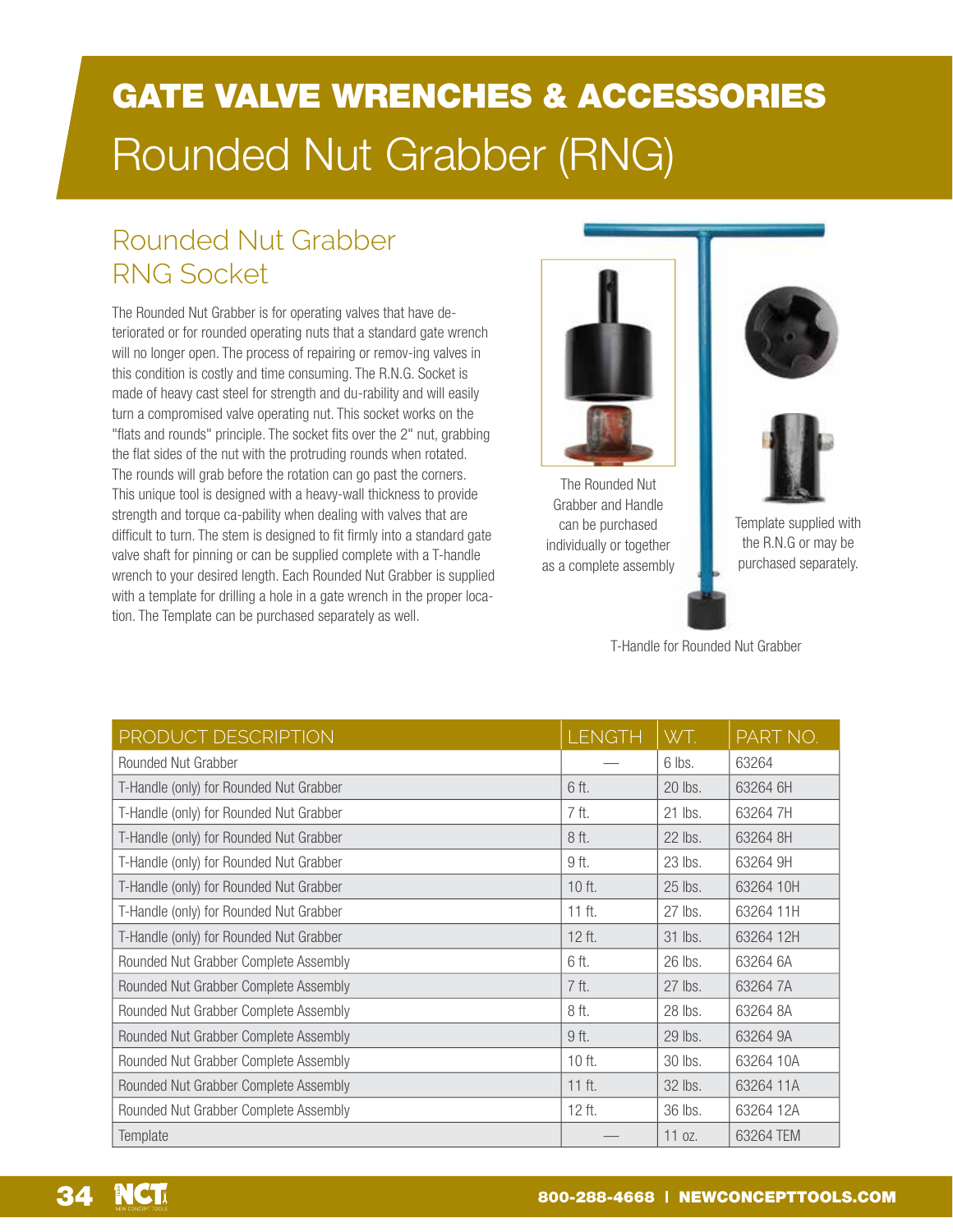# **GATE VALVE TOOLS & ACCESSORIES** 2" Socket Ratchet Wrench

#### 2" Socket Ratachet Wrench

This versatile wrench is handy either in the field, where it can be used to operate gate valves before they are buried, or in a plant or pump station where it can replace the standard handwheel on non-rising stem valves so it can't be operated by unauthorized personnel. Ideal for quickly opening and closing tapping valves. Rugged heavy duty steel construction with rubber handle for comfort and safety.



| <b>PRODUCT DESCRIPTION</b> | <b>FNGTH</b> | <b>W7</b>  | PART<br>e nio |
|----------------------------|--------------|------------|---------------|
| 2" Socket Ratchet Wrench   |              | $4.5$ lbs. | 631829        |

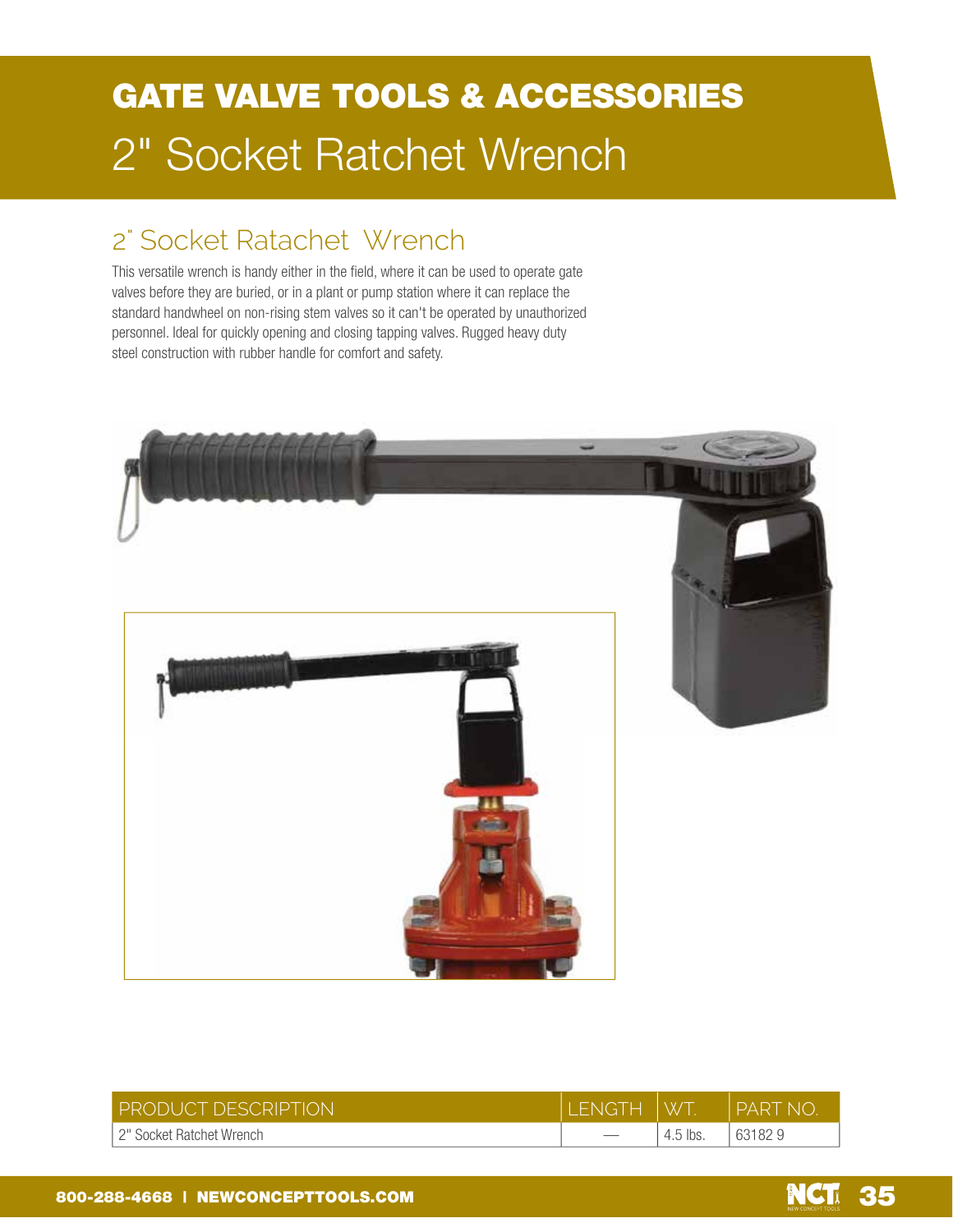# **GATE VALVE WRENCHES & ACCESSORIES Gate Valve Accessories**

#### **Box Seat**

The Box Seat is a high-strength, plastic device designed to eliminate the annoying and costly problem of having to re-dig a valve box base that has shifted off center during the backfilling process. The Box Seat is easily installed by removing the valve's operating nut and sliding it over the valve stem. When in place, it automatically centers the valve box base around the operating nut and prevents the backfill material from interfering with valve operation while still allowing surface water to drain out. Any surface debris that does enter the valve box can quickly and easily be cleaned out using a box cleaner (see page 19).

### Handwheel For 2" Square **Operating Nut**

The Handwheel is made of ductile iron for strength. The square head cap screw with cup point assures that the handwheel stays locked onto the operating nut. The raised lettering is 1/2" high minimum. The 2" square nut protrudes 3/4" above the handwheel top surface which provides the option of using a Standard Gate Wrench. An optional 34" speed handle is available for valve exercising.





| PRODUCT DESCRIPTION                   | <b>LENGTH</b> | WT.       | PART NO. |
|---------------------------------------|---------------|-----------|----------|
| Box Seat (QWP)*                       |               | $<$ 1 lbs | 45158    |
| Box Seat (plain)                      |               | $<$ 1 lbs | 45158 P  |
| Handwheel For 2" Square Operating Nut | $10$ in.      | $7$ lbs.  | 40830    |
| Handwheel For 2" Square Operating Nut | $12$ in.      | 8 lbs.    | 40831    |
| Handwheel For 2" Square Operating Nut | 14 in.        | $10$ lbs. | 40832    |
| Handwheel For 2" Square Operating Nut | 16 in.        | $12$ lbs. | 40833    |
| Handwheel For 2" Square Operating Nut | 20 in.        | $17$ lbs. | 40834    |
| Handwheel For 2" Square Operating Nut | 24 in.        | 21 lbs.   | 40836    |
| Rev. Speed Handle for Handwheel       |               | $1$ lbs   | 40837    |

\*Box Seats can be provided with your company logo. Call NCT for more information.